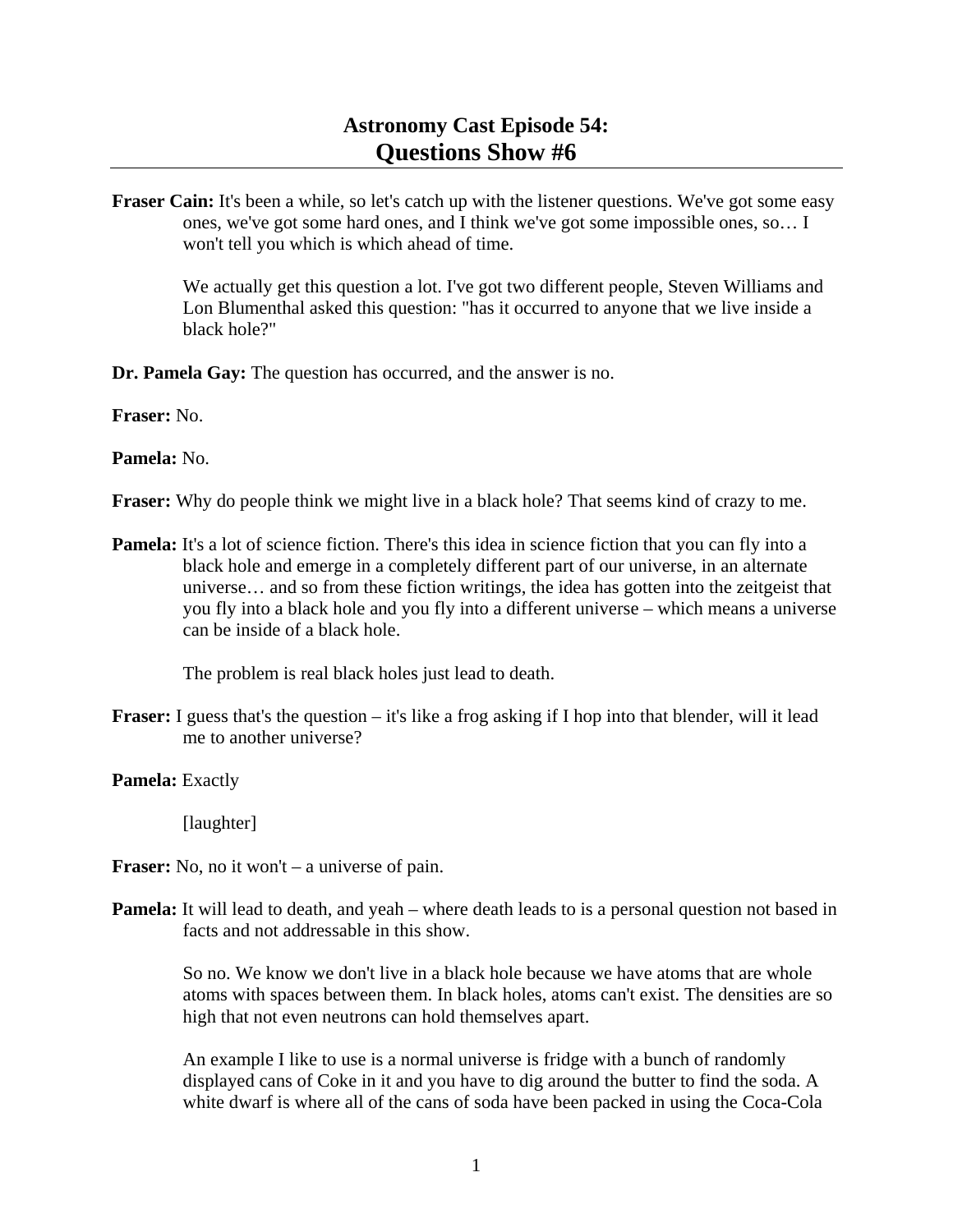shipping cases to completely pack your refrigerator and you can't fit one more can of Coke inside.

 A neutron star is what happens when you put all those cans of soda in a can crusher and make them really small (and the soda sprays in all directions). Neutron star formation gets you a supernova.

 If you then squish those leftover remains of cans such that every single molecule in the cans has now been broken, you're nowhere near as dense as a black hole. You have to keep squishing until the atoms in the cans fall apart in order to get to a black hole.

So yeah – real life can't exist in those conditions.

- **Fraser:** Right, so it's almost like it's become a kind of philosophical question and it goes back to that extra-dimensional conversation we had in a well-received episode we did back in the day. I guess it's kind of like it's different – could it be so different that it's not really a devastating matter crusher? Could it be a bold new universe we could explore? (Says the frog hopping into his blender.
- **Pamela:** No.

[laughter]

**Fraser:** All right. I'm sure we'll get this question more, so maybe we'll address it again later on.

**Pamela:** We're not going to do any experiments to test this one. Really – you will die if you enter a black hole.

**Fraser:** But if you do, let us know how it goes.

 Next up, Nathan Dye wants to know (this is based on our tidal-locking episode): "would it be possible for a planet with an axis like Uranus to become tidally locked with its star?"

 First I want to say I'm going to say urAnus – I don't care what anyone says, that's how I say it.

[laughter]

 I know it's one of the legitimate ways to say it, and there's the more "family-friendly" URanus version, but this is how I'm saying it.

 So I can imagine you've got a planet like Uranus and it is spinning, unlike the rest of the planets, it's actually spinning like it's been pushed on its side and it's kind of rolling around the solar system. Could an object like that become tidally locked to the star?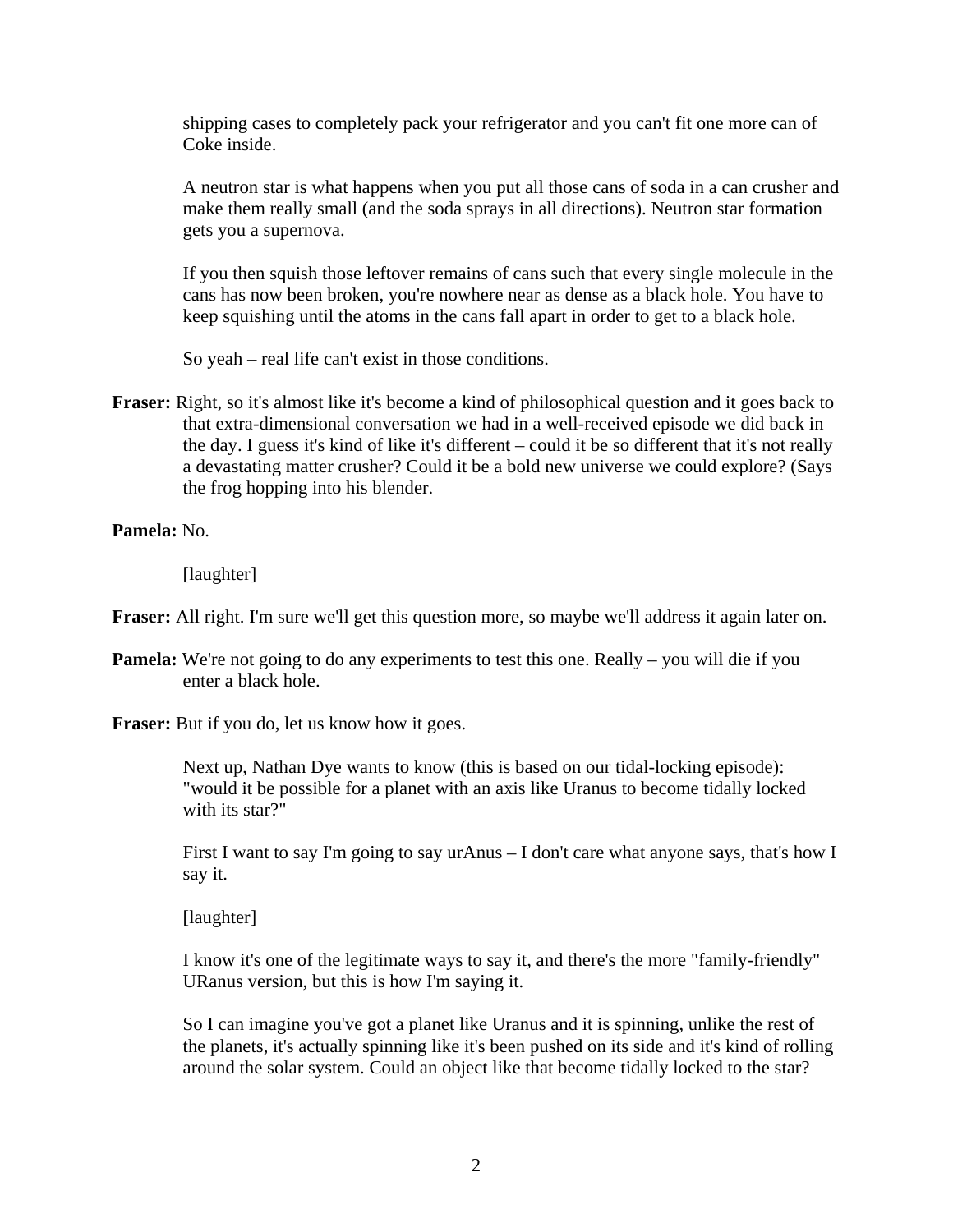**Pamela:** Only if it agreed to have its axis rotated again – and that's actually possible.

 You can start off with a top happily spinning with its bottom facing the table and its top facing the ceiling and over time it will flop on its side and commence rolling around on the surface of the table. That's because gravity exerted a torque, it became unstable, and it fell over. It was rotating about its axis the entire time, but how that axis was aligned changed.

 In order to tidally lock a planet like Uranus, you have to rotate its axis of rotation; you have to pivot it around so it looks more like a normal planet. As long as its axis of rotation isn't perpendicular to its orbit, as long as its equator and its orbit aren't lined up, you can't really tidally lock it. There's nothing to really grab onto and slow down.

 We've learned in studies of planets like Venus that it's possible for distributions of material on planets to cause the planets axes to pivot. There are people who have gotten computer models to actually flip Venus over on its head just using gravity.

 Now, since Uranus is a gas giant, it's kind of unlikely that you could flip Uranus enough to tidally lock it, but if you had a rocky planet that got knocked on its side through some sort of collision and it had the right distribution of mountains and it was close enough to a star, (if, if, if, if, if...) it's possible that you could end up torquing the planet (that's another really fun word to say).

 So we're torquing Uranus (and we still manage to be a family friendly show). If you torque Uranus correctly, and if it had a mountain or something (which it doesn't have), you could tidally lock it.

- **Fraser:** Isn't the question kind of meaningless? Think of the case of a tidally locked planet. Its rotation period is exactly the same as its orbital period. So one big lumpy bulge is always facing toward the star, and it's always facing that way as it goes around the star. I guess if you're up above looking down, you're going to see the planet slowly make that orbit, but if you've got the planet on its side, and yet it's got that one face  $-$  it's very top – aiming toward the star, couldn't it still be almost rolling around the solar system?
- **Pamela:** This is where it starts to become a two-step process. As long as Uranus (or a planet like it) is oriented such that its north pole always faces the Sun and Santa Claus is always experiencing sunburn… in that situation you can't just tidally lock the planet.

 You actually have to find a way to pivot the planet so it looks like all the other planets. Step one is change the axis of rotation. Step two is tidally lock it.

**Fraser:** I imagine I've got a ball on a string, and I'm spinning it around my head. The ball is tumbling as it goes around, but its north pole is still going to be facing me as I'm spinning this ball around. Wouldn't there be irregularities around the top of the planet so that it would eventually slow down its rotation, because it's always getting grabbed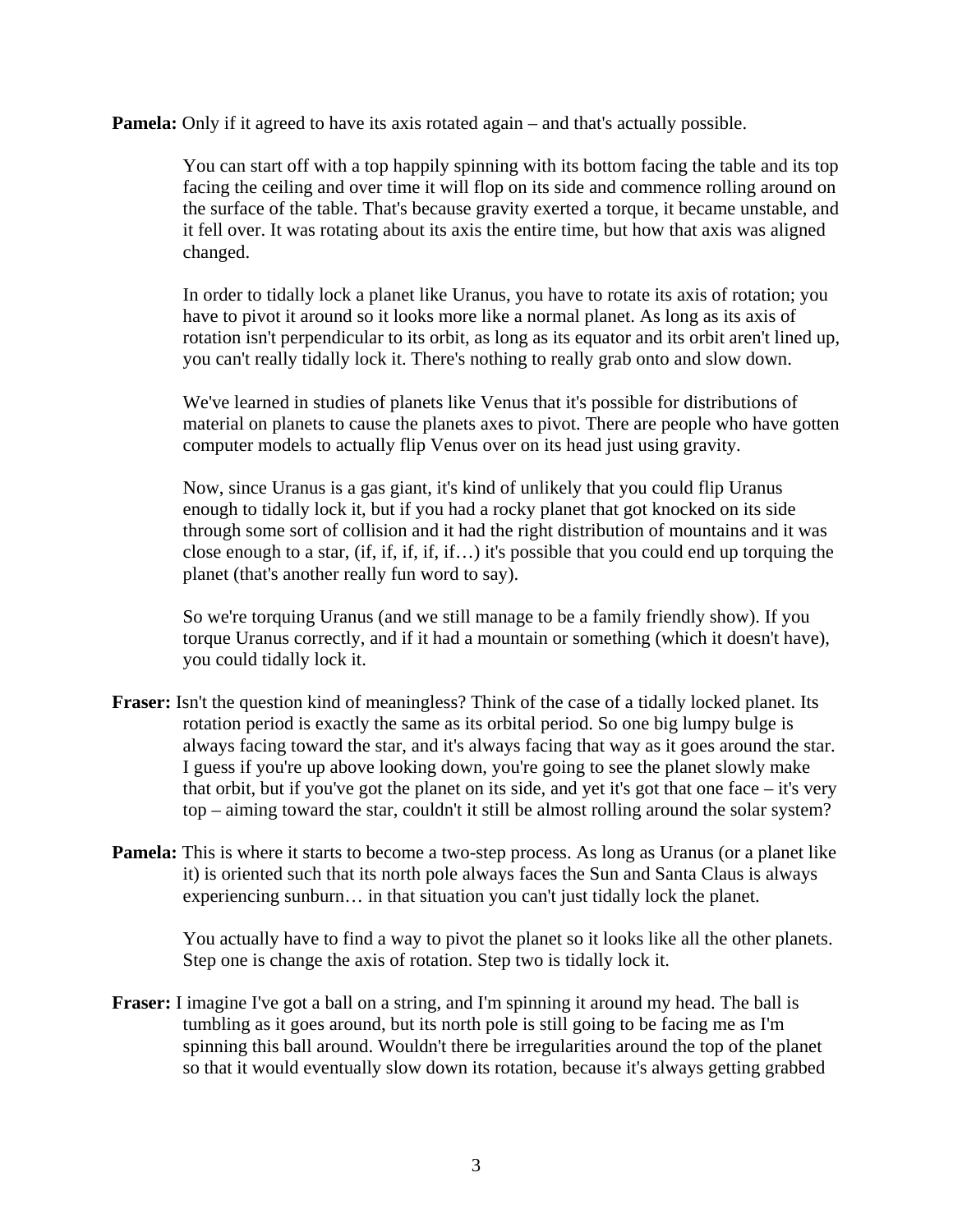in certain ways, until it stops and is on its side and always facing the exact same face to me. At that point it doesn't matter anymore.

- **Pamela:** So what you're envisioning is the north pole always facing the Sun, and equatorial Africa is always facing the north star?
- **Fraser:** Yeah. And then it doesn't matter anymore, because it stopped moving because it's turned into a tidally locked planet. With a tidally locked planet, one chunk of it has to be aiming toward the star, and that's that.
- **Pamela:** The problem here is if you start off with a situation where now we have knocked the planet Earth over so the north pole is facing the Sun, but it's still rotating around. At the beginning of this problem we have equatorial Africa facing the north star and then twelve hours later (or some period of time later) we have some place in equatorial south America facing up toward the north star. So the planet is still rotating about its axis, but the axis is pointed toward the Sun.

 If I want to tidally-lock the Earth to the Sun in this situation, I somehow have to be able to grab the Sun at its equator and slow it down. That requires a force that's either up toward the north star or down toward where the current south polar area is.

**Fraser:** What if the most mass is at the north pole?

**Pamela:** If the most mass is at the north pole, the Sun may be able to knock the planet over so the rotation axis is facing the Sun. It's not going to be able to grab onto that and stop the rotation, because there is symmetric torque all the way around. It doesn't slow down the rotation, it just pivots the planet around.

 It's sort of like if I want to close a door, pushing on the door along the door – sticking my hand on that little catch that keeps the door closed – if I push on that catch, the door is not going to move left or right, it's just going to hang out going "you're pushing me into my hinges, what are you trying to accomplish?"

 So you can't really torque a rotating planet that has its rotational axis pointing at the Sun, to get it to stop rotating. You have to exert the force from either below the planet or above the planet. So it's one of these things where the angles don't work in your favour.

**Fraser:** I guess the point is in the end the Star will wrench the planet into its happiest place, and that will be that.

**Pamela:** Exactly. Sometimes rotations are allowed to keep on happening.

**Fraser:** Okay! This is going to be the whole episode just on this one question, so let's move on.

[laughter]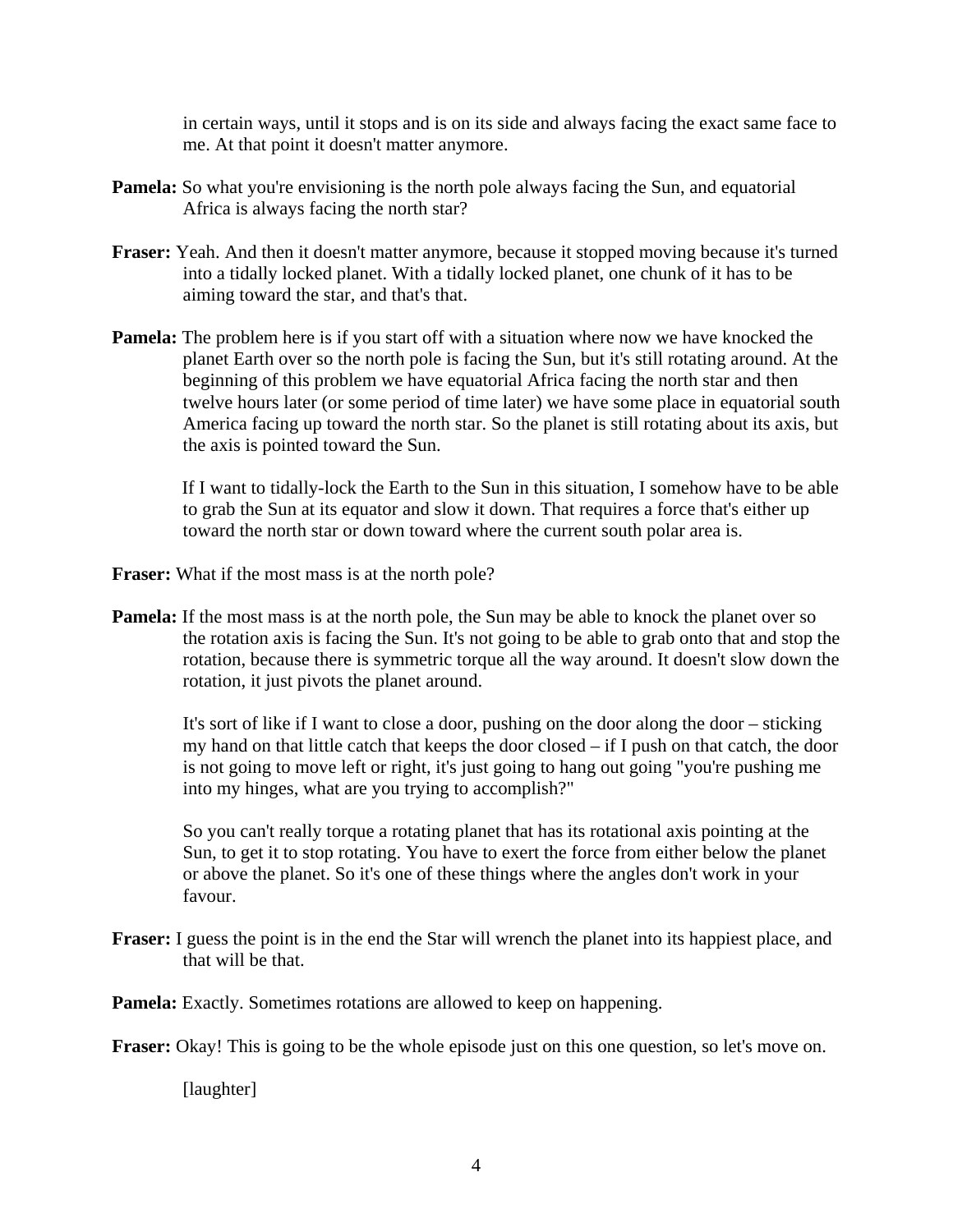**Pamela:** But it's a good, complicated question!

**Fraser:** It is a good question, yes – I like it, that's why I had more to talk about.

 Okay, so Damon asks us, "why are young stars blue? Why are there red giants, blue giants and dwarfs of different colours? What determines a star's colour? Was our Sun born blue?"

**Pamela:** This is one of these things where I have to admit I'm one of the people that have helped get the concept out there that young stars are blue.

 Now, not all young stars are blue, but all blue stars are young. A star's colour is determined strictly by its temperature. Really hot objects are really blue, and cold objects are really red (the exact opposite of when you draw a thermometer). To get a really, really hot star, you have to be blowing through fuel at huge rates.

 So when you look at a population of stars, if that population of stars has blue stars in it, you can say the population is young. Some blue stars only last a couple of million years. A little tiny baby red star can live for tens of billions of years.

 That little baby dwarf red star is born red. It stays red, it just keeps going red. That blue star was born blue, it will go through phases of different colours as it gets rid of mass and all sorts of other craziness. It lives for only a brief period of time.

 So if you look at a population and there are blue stars in the population, the whole population is young. If you see a population where all the stars are red, that means all the hot stars have died. Colour comes strictly from temperature.

**Fraser:** So our star, did it start out yellow?

**Pamela:** Our star started out more blue than it is currently, but it didn't start out blue, blue, blue. It went through a period where it was warmer than it is today (so it was blue-er than it is today), and settled down to the current colour. It's heating up again such that it's slowly going to get a little more yellow. We're never going to get to be a true blue star like Rigel, we're just going to vary through different shades of yellow or orange depending on how your eyes perceive colour.

We're also going to eventually bloat up, cool off and become a red giant star. Cool stars are red. It's through these different processes – how much light a star gives off and what colour it is – that the names come from. So a big, bloated star that's not burning through a lot of fuel but is burning helium in its core, that's a red giant star. A star that's burning hydrogen in its core and has a red colour is a red dwarf.

 "Giant" refers to what's being burned in the core. Giants can be burning helium or carbon – but they're not burning hydrogen. Dwarfs, they're burning hydrogen in their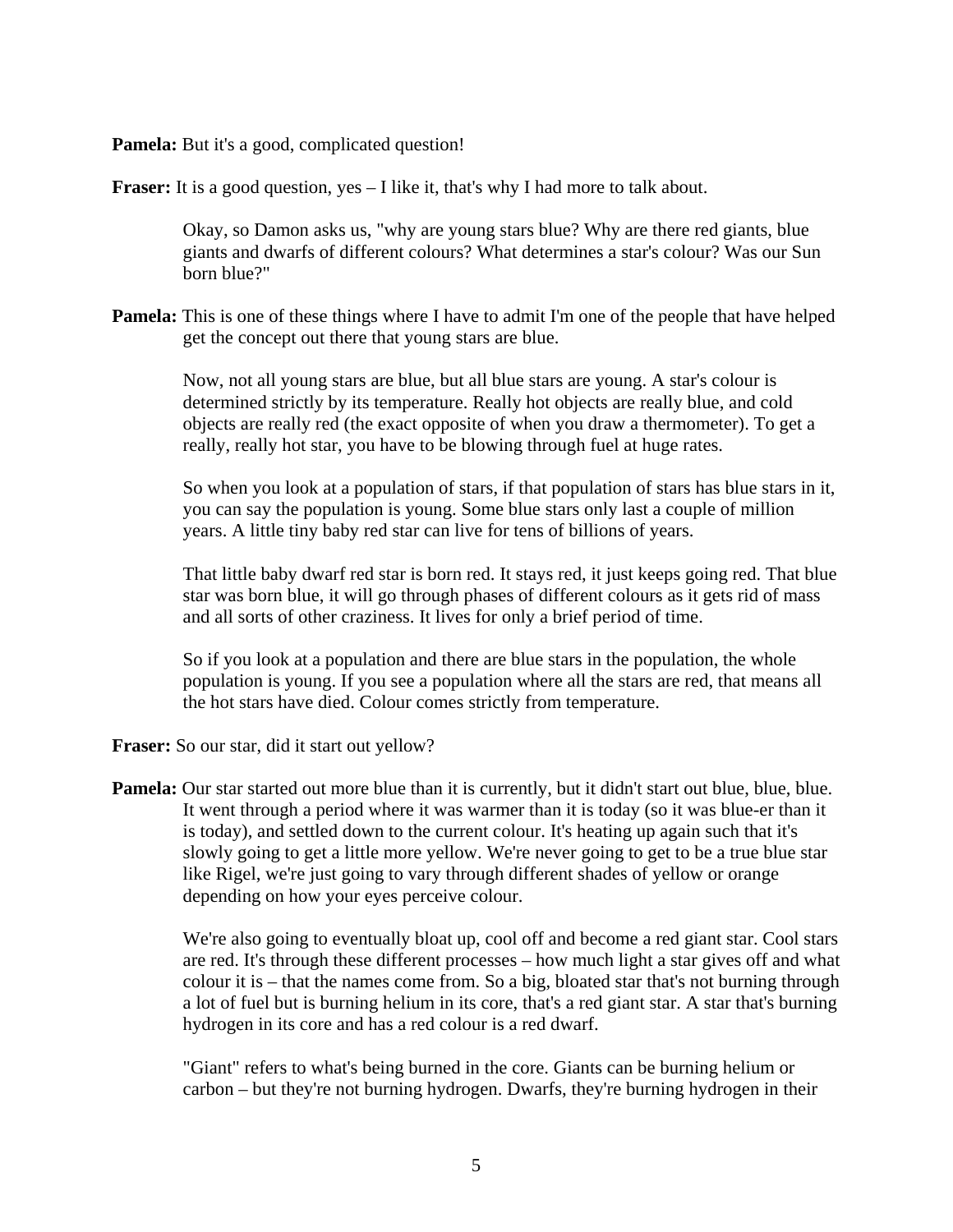core. The colour is telling us how much stuff they're burning. Blue giants are burning huge amounts of stuff – it's like a really well stocked fire will get yellow-er, and whiter and if you stock it hot enough (not that I've ever done it), you can get a fire whitehot/blue-hot.

- **Fraser:** Is there a limit? Could you have the perfect star burning at the hottest possible thing that it shifts right out of the visible spectrum and straight into ultraviolet? Would it disappear from our eyes?
- **Pamela:** Not so much, because stars are actually giving off not just one colour, but a whole variety of colours in what's called a blackbody spectrum. When we talk about the star's colour, that's the colour of photon that comes off in the highest number. So, our Sun is currently giving off light in the infrared, the ultraviolet but most of it's light in the visible spectrum. That's why we perceive it as a yellow-orange star – but all those colours are present, just in lesser numbers.

 You can conceivably have a star that's gotten so hot that it's giving off most of its light in the ultraviolet. We can't see that in our eyes, but we can see the other colours it's giving off. We can see the blues, the reds, and the infrareds. Because our eyes cut off in the blue, we'll perceive that star as being blue.

**Fraser:** All right. So it's an average, but it's the average of what we see most of the time. Okay.

- **Pamela:** Yes. It's a weighted average if you look at a room with 80 brown-haired girls in it, you might say the room is full of brown-haired girls even though you might have one red-headed boy, three brown-headed boys and one red headed girl... what we perceive is what there's the most of.
- **Fraser:** Moving on, we'll get another question here. This one is going to break everyone's brains – I guarantee this ahead of time. So if someone asks you why you're looking a little numb, blame this question. Dave Stites asks, "my birthday is September  $30<sup>th</sup>$ . (happy birthday, Dave). Can the universe be said to have a birthday, or due to the deformation of space-time, does it transcend this notion?"

 So I guess what Dave's getting at is we know that relativity means people experience time at different rates. Even though the big bang occurred in one moment, has the movement of all of the objects in the universe through relativity changed the time? Could there be a time that would be considered the birthday or is that lost in motion?

**Pamela:** This is such a wonderful question. I'm going to walk up to someone who does a lot of relativity later today and ask this question and watch the twitchy-ness occur.

 What's so cool about this question is there's two different ways to look at it. First of all, there's the question of when do I celebrate the universe's next birthday, when does Andromeda celebrate it?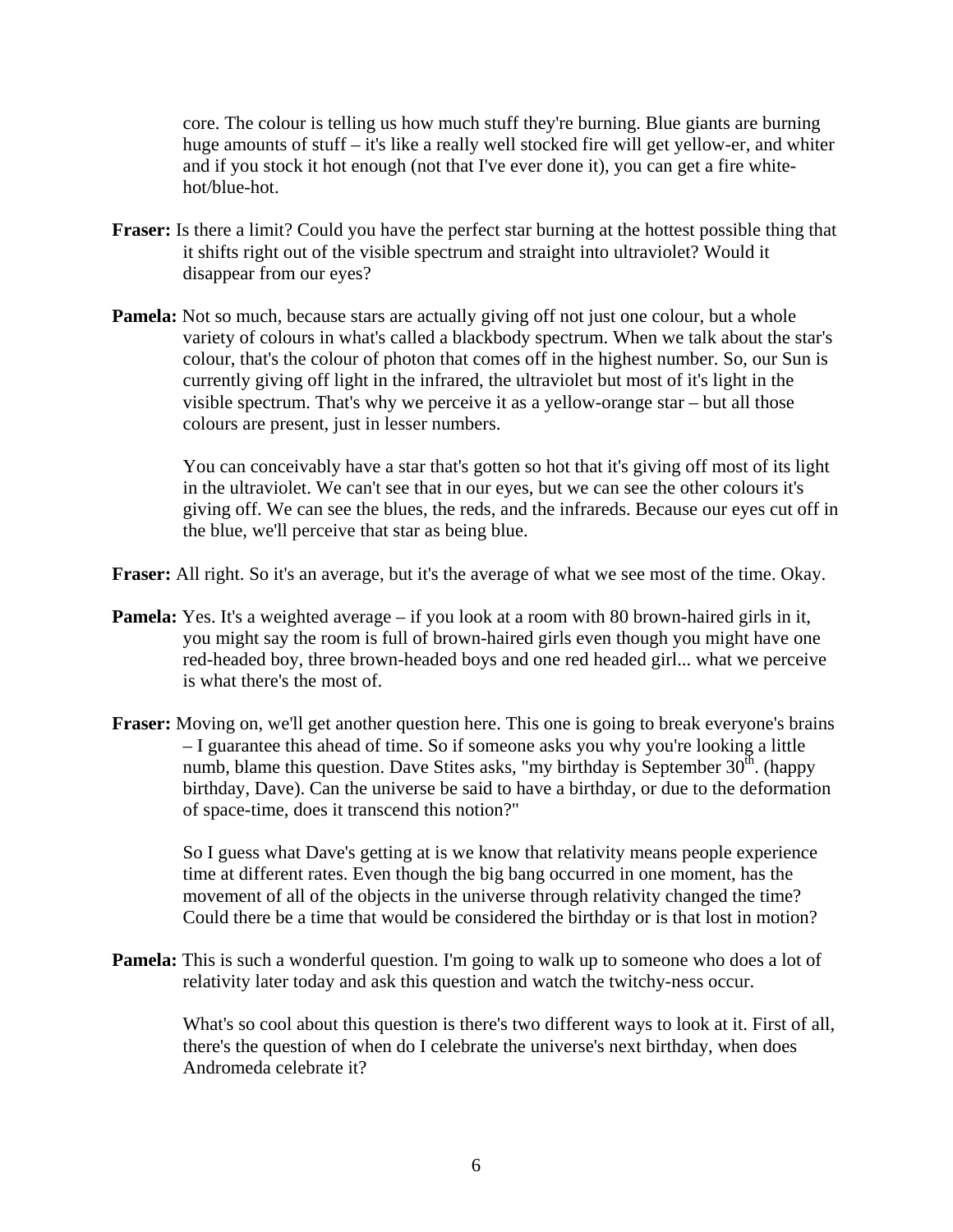If I assume the Milky Way and Andromeda Galaxies have been chewing through space side-by-side for the past 13.7 billion years, then as long as both systems have been moving at the same velocities the whole time, my individual perception of time and the individual perception of time of someone in Andromeda, should be the same.

 But it takes time for light from Andromeda to get here. I might decide I'm going to celebrate the universe's birthday on one day. If someone made the identical decision in Andromeda, and celebrated on the exact same day I did, I wouldn't know that for over 2 million years, because it takes time for the light from Andromeda to get here.

 So we can't watch people celebrate at the same time, because we can never see anyone else as they are in the moment that they are.

So that's the way it breaks you once.

- **Fraser:** Sure, but let's go with a theoretical thing. Say I'm running around in circles at close to the speed of light and you're standing there, and we decide to celebrate the universe's birthday from our relative positions.
- **Pamela:** This is the way it breaks you twice.

 Andromeda and the Milky Way may have been ploughing through the universe at the same rate for the past 13.7 billion years, but there are other systems out there that have been orbiting faster. There are individuals, presumably, somewhere out there on planets that are orbiting high-mass stars that are orbiting systems where they orbit significantly faster than we do. The faster you move, the slower you perceive time. There are all these different potential motions, and every time you change your velocity compared to somebody else, you change how time is ticking for you compared to somebody else.

 So a part of space that has been orbiting a supermassive black hole, or a part of space that's just been orbiting a neutron star, those parts of space are going to perceive the passage of time at a different rate, so they'll be ready to celebrate the anniversary of the big bang at a different point in time, than somewhere else in the universe that is maybe completely isolated and sitting there going, "the universe is expanding around me but I'm not going to move."

- **Fraser:** Wouldn't they be celebrating before we did? And be sending us their happy birthday celebration announcement, and we'd be all "what're you talking about? We've got to wait another billion years."
- **Pamela:** The dude who's not moving is the one that celebrates it first. Then it's the people who are moving faster and faster and faster – for them time is slowing down. So they'll be ready to celebrate a little bit later.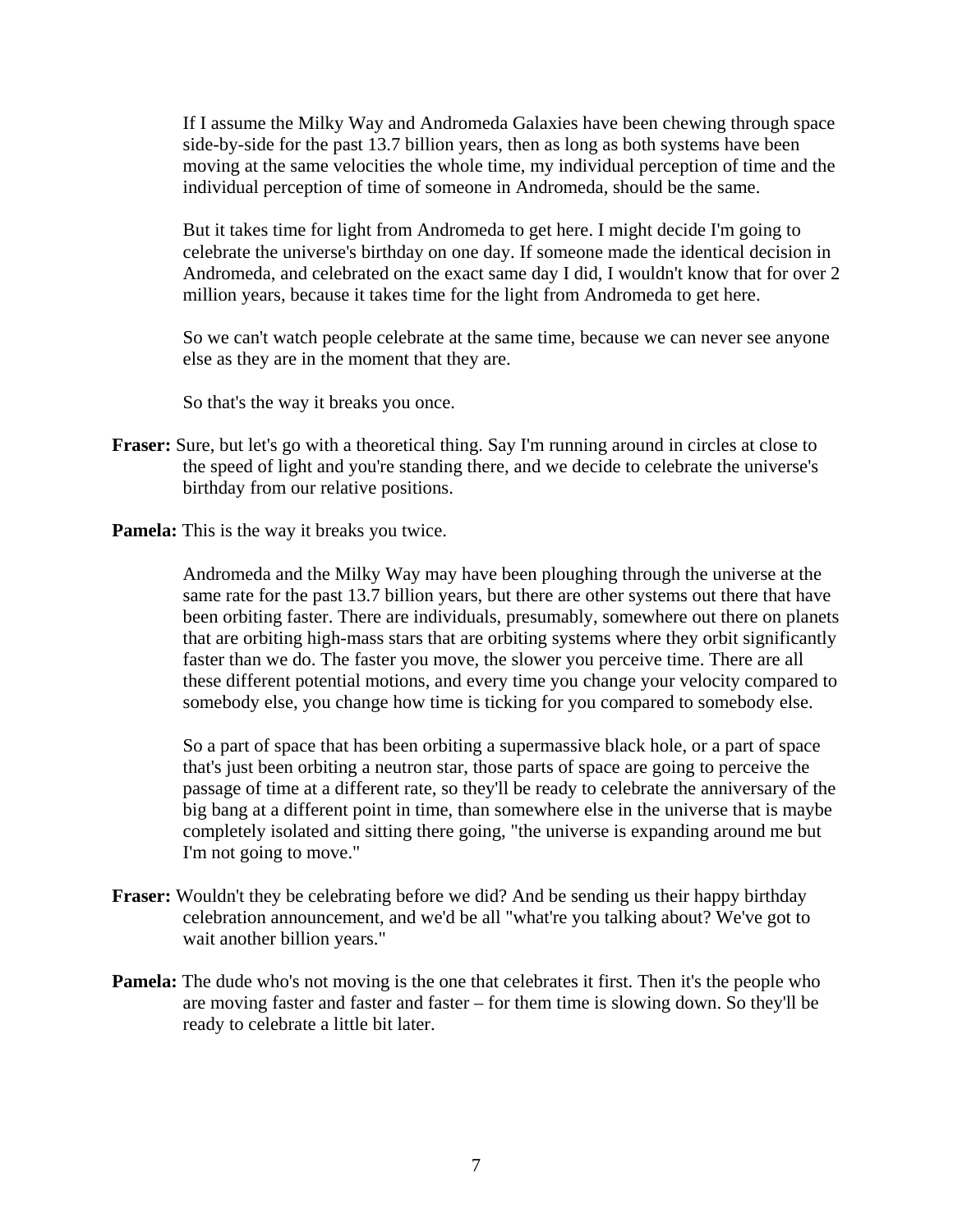It's all a matter of how fast you have been moving that tells you when you're ready to celebrate the anniversary of the big bang or the birthday of the big bang, however you want to look at it.

**Fraser:** That's cool.

Pamela: It's very cool.

**Fraser:** All right. Moving on. Damon Harvey asks "whenever I see a re-enactment of the big bang on TV science shows, they always show the familiar explosion with lots of light. Was visible light – or any light – a real component of the big bang at the time before the release of the cosmic microwave background radiation?"

 In other words, if I was inside the big bang while it was going off, would I be able to see anything with my eyeballs?

**Pamela:** This is actually a really cool question. What's wrong with these depictions of the big bang as an explosion, but that they convey the idea that the universe is expanding away from a single point. It's not. All of space is simultaneously expanding – not away from anything, just expanding. Light was a real part of it.

 In the original moments of the universe, everything was pure energy: quarks, photons and no atoms. Slowly, during a period called baryogenesis, we started getting matter and anti-matter forming and colliding and exploding off of each other. Then we had these nuclear reactions going on and all of these processes are producing more and more light… but it couldn't go anywhere.

 An example I recently used with a bunch of schoolchildren was imagine a living room packed with 25 little girls, 25 little boys, and 25 hyperactive little yappy dogs. They're all trying to run around as fast as they can. None of these critters can get very far before they collide, knock into each other and have to change their paths. They can't run in a straight line.

 When the CMB happened it was like all of a sudden a teacher said "grab your partner!" and all of the human children grab onto a human child and stand really close to one another. At that moment, all the little yappy dogs escape from the room entirely.

 Those escaping yappy dogs were just like the cosmic microwave photons escaping in all directions. All of space was all of these different rooms, such that one room's yappy dogs, one area of space's bits of photon, are now getting to me. The photons that were created in our part of the universe are now getting to somebody else.

So all that light was already there, it just couldn't get anywhere until the CMB occurred.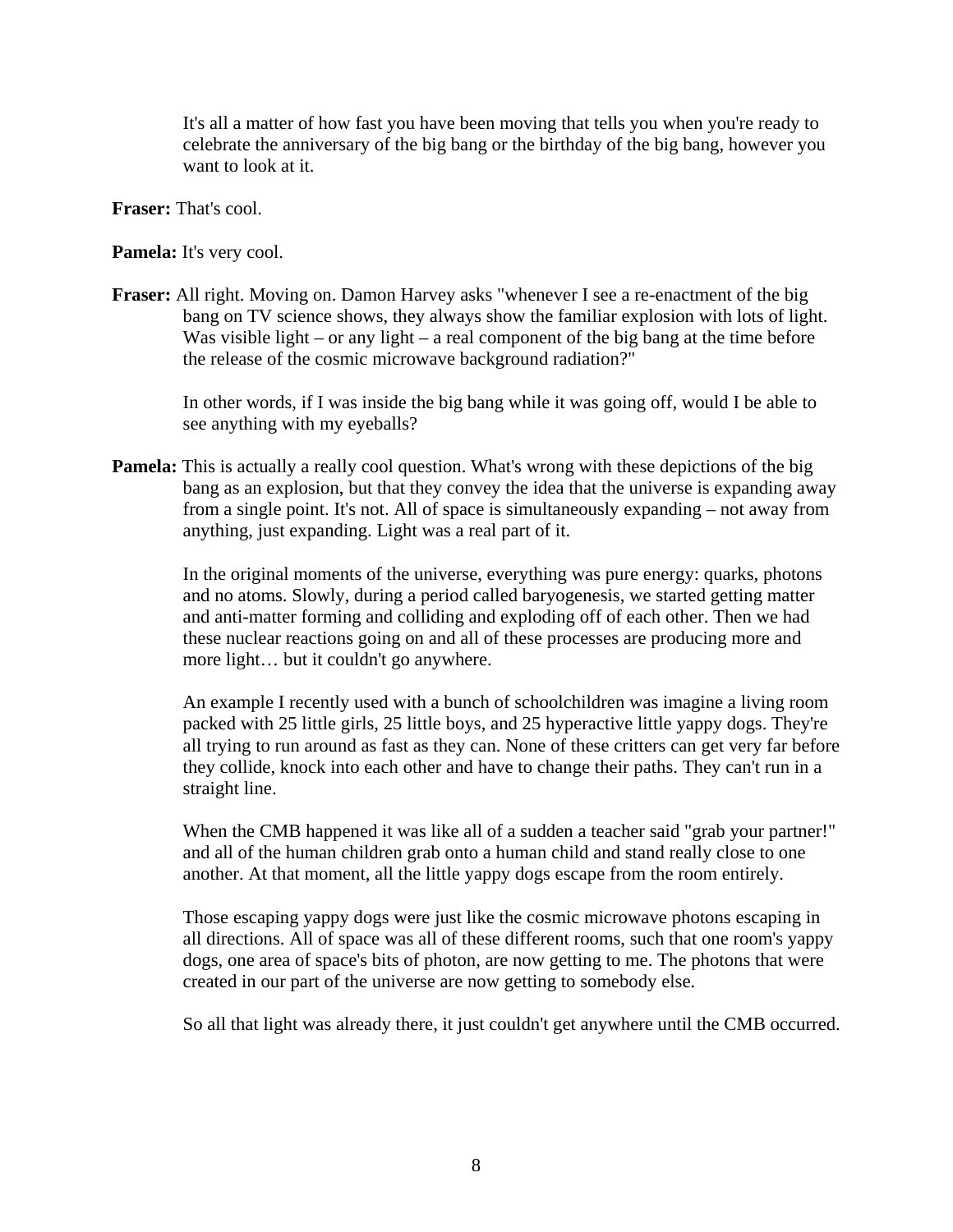**Fraser:** It's almost like if you were inside that ball, the distance from the front of your eye to the back of your eye would be an enormous distance, the likes of which the universe had never known before.

 Everywhere else in the universe is completely cram-packed full of photons mashing into each other. If you were actually able to stick your little eyeballs into the universe at that point, it would be the largest space in the universe, which would instantly fill with photons. The point being it's kind of hard to describe or imagine what it would look like to look. It's like looking when you're in the bottom of tar – everywhere you look is just black (or the opposite, I don't know).

- **Pamela:** Here, everywhere you look is light.
- **Fraser:** Yeah.
- **Pamela:** What's cool is the universe was expanding so fast that in the first gazillionth of a second, yeah – it's smaller than your eyeball, but within seconds it's bigger than a galaxy. The universe was expanding faster than anyone can really conceive except using computers. Today we can only see a few percent of the universe – and we can see an awfully huge distance. But the universe expanded so much during the epic of inflation during the first few seconds, that it carried everything amazingly far apart. Space itself was expanding such that two non-moving objects would see the space between them grow so much they'd see each other as moving faster than the speed of light (they're not moving, just hanging out on their grid of space, but the grid of space was expanding faster than the speed of light).
- **Fraser:** I know we're going to get a million questions about this. We are going to do a separate show just on inflation and explain how the universe can expand faster than the speed of light.

 So I think the amount of time you would have while everything was light, was just a fraction of a second. If you were there for that moment, it would all just be light.

**Pamela:** Everything would be light. But after that, for the next 300 thousand years, you could still be hanging out looking around and the light was so dense that it would still be bombarding your eye. It would be so energetic that your eyes would be forced to reemit it after being completely destroyed.

**Fraser:** Right, right, right – I'm imagining I have these invulnerable superman eyes.

## [laughter]

 The point being that you've got light moving. Imagine every photon's got a trajectory it's on, and then normally if I was going to bump up and that other photon was going to bump down, left or right and the universe expanded… you've got all these photons trying to continue on that trajectory. Normally they would've bumped into something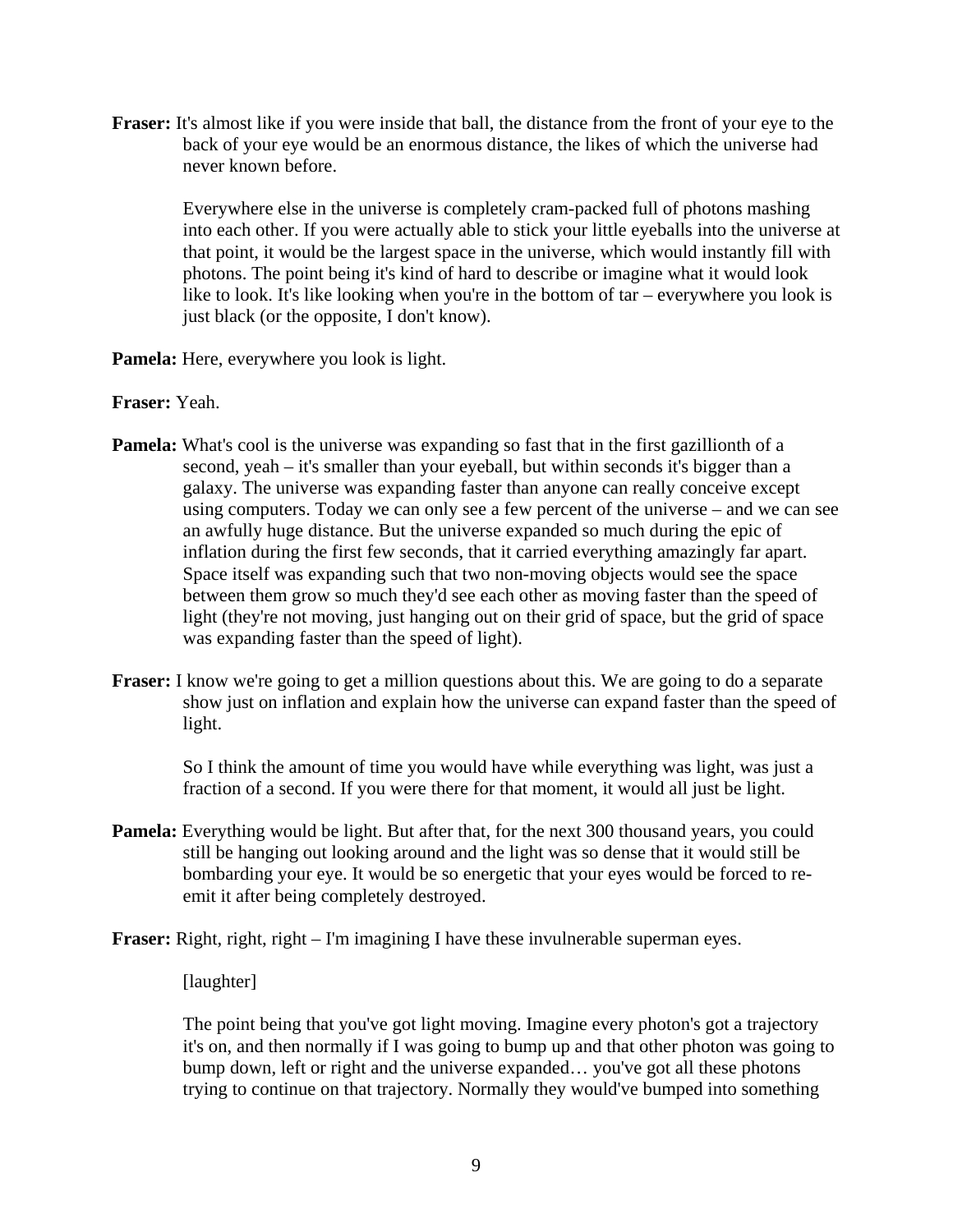else, but now space has opened up so they can continue on those trajectories. If you're standing out there in the middle of it, you've got these photons that were on these trajectories finally getting a chance to go somewhere and your eyes happen to be what's in front of them.

## **Pamela:** Yeah.

### **Fraser:** Yeah.

Let's move on, because I don't want to ruin our inflation show.

 This is great too – we get this question a lot as well. Robert Roland asks, "if we assume the universe began in a hot, dense situation, what mechanism prevented it from becoming or remaining a black hole, the most super-massive one possible?"

 I'll add that I can imagine if you took all of the mass and light in the universe and somehow brought it to one location, it would turn into a supermassive black hole containing all of the mass of the universe. What is the difference between that and the big bang, which contained all the mass and energy of the universe?

**Pamela:** This is a really wonderful question. The first time someone asked me this, my brain actually stopped. Then it realised the answer.

> In our modern universe, if you throw a whole bunch of mass together without giving it some way to support itself, it'll collapse. If you put enough of it in one place, it will collapse into a black hole. What's happening here is mass, within the framework of space around it, collapses compared to space, and it can drag in stuff around it.

 In the beginning of the universe, everything was as dense as a black hole. So one chunk of space can't really pull on any other chunk of space because they're all the same density. There's no place that has a higher gravitational pull than some other place. Everything's about the same density, and the space that all of this stuff is embedded within is what's carrying it apart.

**Fraser:** So that's the extra ingredient.

**Pamela:** That's the extra ingredient: the space is pulling everything apart.

**Fraser:** If you made a supermassive black hole now, you wouldn't be cramming space into it.

**Pamela:** Yeah, it's just a single point in a vast universe.

**Fraser:** But in the big bang, the extra ingredient was love – no, the extra ingredient was space itself that was jammed into the big bang singularity as well.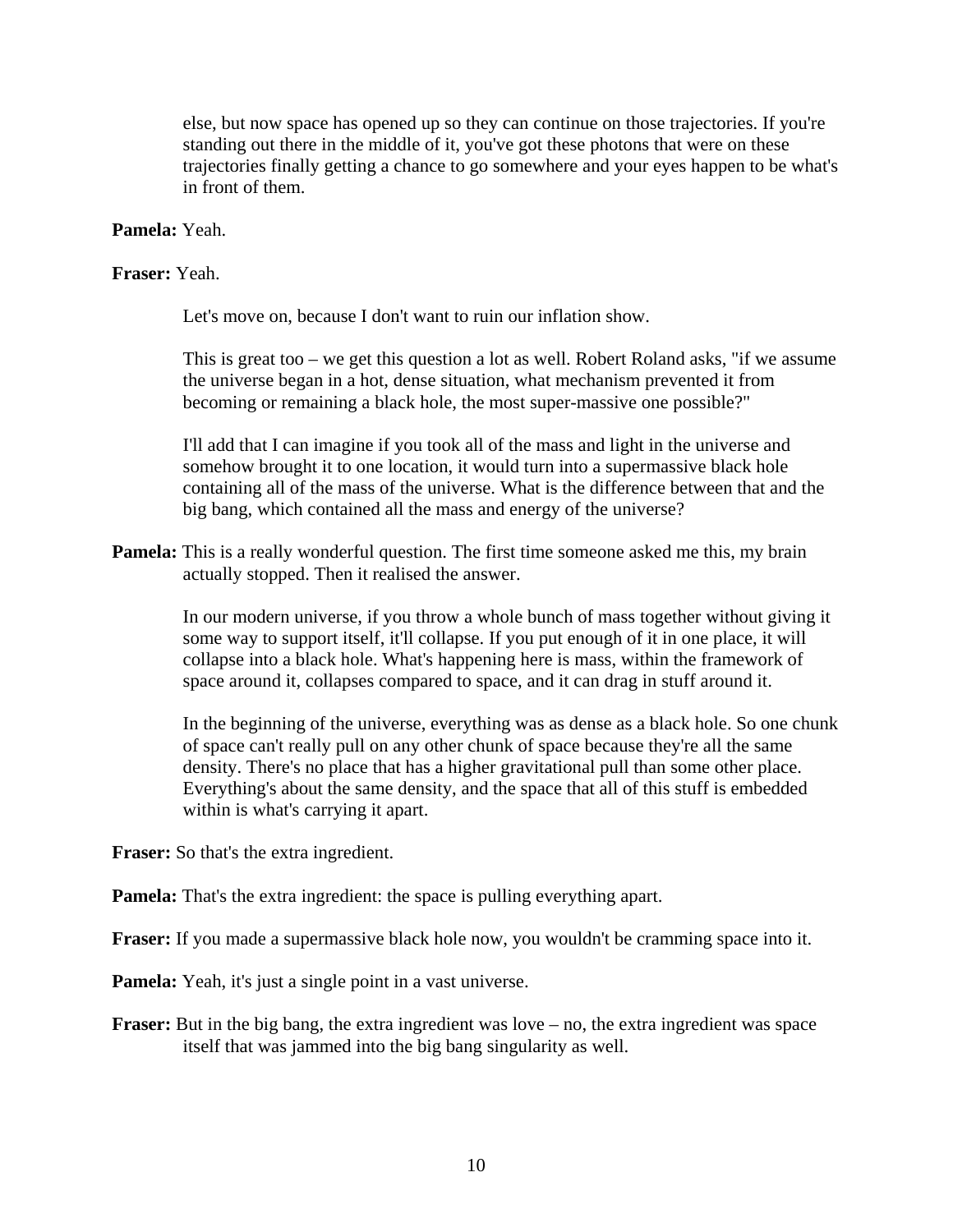**Pamela:** So what was able to overcome the gravity, was the expansion of space. So yes, you have this huge, dense area where the conditions would've been as dense for a period of time as the centre of a black hole, but then space itself carried all of that energy and matter apart and spread it out thin enough and it spread it out thin enough that instead of forming a supermassive black hole, it was able to form stars, galaxies and us.

#### **Fraser:** Cool.

 I think that's it – that's the answer. I've got nothing else. The difference is that it had space, and that made all the difference in the universe.

 Let's move on then. Joshua Leviton asks, "although gamma rays pass through all matter, would an organism be able to have eyes that could see wavelengths of gamma rays, or is this impossible because gamma rays pass through all matter and can mutate DNA?"

 I know that gamma rays don't hit us down here on Earth, thanks to the Earth's atmosphere, so it almost seems like it's not something an organism would evolve. Let's pretend that we had organisms that wanted to keep safe distances away from a nuclear reactor – would they be able to evolve some kind of gamma ray detectors? And what's a gamma ray detector?

**Pamela:** Gamma rays don't really pass through everything. They can pass through stuff: they're really high-energy particles of photons, and I think this person may be combining the ideas of gamma rays and neutrinos.

 Gamma rays do pass rather well through different things. X-rays will actually pass straight through a wall – in fact they'll pass through your hand. Gamma rays are even higher energy than x-rays, and they will pass through you unless they hit just the right part of a piece of your DNA and cause cancer (which is a bad thing).

We do have things on the planet Earth that create gamma rays. There are different nuclear reactions. You can have a bit of nuclear material that lets off a gamma ray when it decays. Inside of nuclear reactors you can have different things that give off gamma rays. The way we detect this is we have crystals that are scintillation materials. When a gamma ray hits part of this crystal, it will give off normal light we can detect with normal detectors.

 You can imagine some sort of science fiction creature that developed with eyes that instead of having normal lenses to focus light, the lenses instead are made of some sort of scintillation material such that when a gamma ray hits it, the material radiates off light the detectors of the eyes are able to see.

 The problem is we really don't know how to focus gamma rays very well. They don't like to be focused, you can't use a normal lens – they'll just fly through it. We have to use all sorts of crazy reflection techniques to try and figure out where gamma rays are